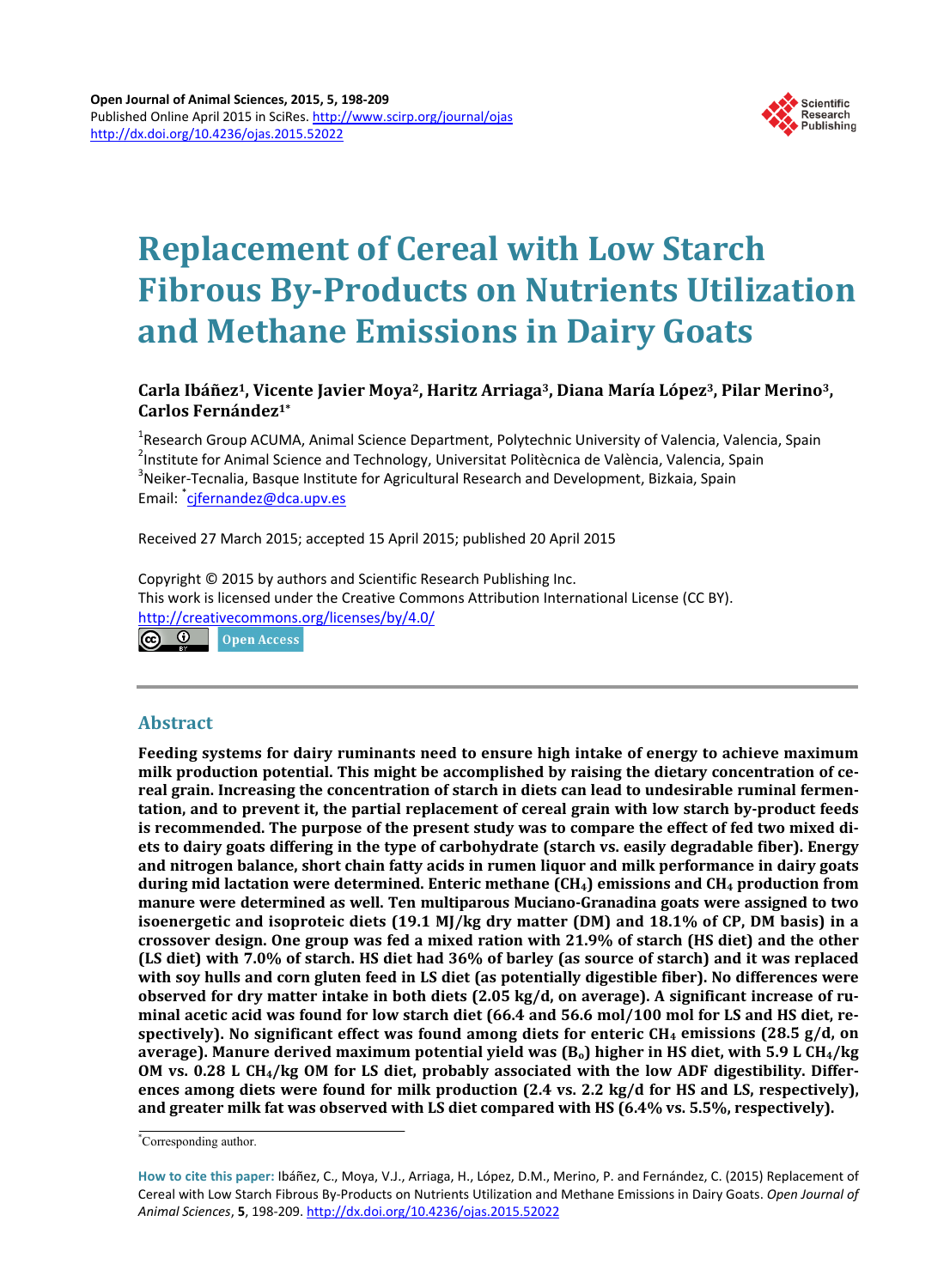# **Keywords**

#### **Goats, Starch, Enteric Methane, Manure CH4 Potential Production**

#### **1. Introduction**

Feeding systems for dairy ruminants need to ensure high intake of energy, among other factors, to achieve maximum milk production potential. This might be accomplished by raising the dietary concentration of rapidly degraded non fibrous carbohydrates, such as starch from cereal grain. Increasing the concentration of starch in diets for dairy cows, however, can lead to undesirable ruminal fermentation, compromising the nutrient supply for production of milk and milk components. To prevent ruminal upsets and health problem, the NRC [\[1\]](#page-10-0) recommended the partial replacement of cereal grain with low starch by-product feeds.

Increasing fibrous by-products in the diets generally results in considerably higher enteric CH4 formation compared with starch based diets [\[2\].](#page-10-1) The review of [\[3\]](#page-10-2) concluded that the inclusion of fibrous by-products in the diet of ruminants would likely increase enteric CH<sub>4</sub>, particularly when inclusion was above 35% to 40% of dry matter intake. Feed ingredients provide the substrates for microbial fermentation, and differences in feed digestibility and chemical composition alter the amount of energy extracted by the microbes and the pattern of volatile fatty acids and CH<sub>4</sub> produced  $[4]$ .

Animal diet can also have a significant impact on manure composition and subsequent gaseous losses [\[5\].](#page-10-4) Modifying proportions of carbohydrates in the diet may lead to different feces composition, which, in turn, will result in different green house gas emissions. Nevertheless, there is scarce information on the effect of replacing carbohydrate sources on ruminant diets over  $CH_4$  emissions from their manure [\[6\]](#page-10-5)[-\[8\].](#page-10-6)

The purpose of the present investigation was to compare the effect of fed two mixed diets to dairy goats differing in the type of carbohydrate (starch vs. potentially digestible fiber) in relation to 1) energy, nitrogen (N) balance, and milk performance, and 2) enteric and manure CH<sub>4</sub> productions.

#### **2. Materials and Methods**

#### **2.1. Animals and feeding**

The experimental procedure was approved by the Animal Use and Care Committee of the Polytechnic University of Valencia (Spain) and followed the codes of practice for animals used in experimental works proposed by the European Union [\[9\].](#page-10-7) Ten multiparous mature Murciano-Granadina goats of similar body weight (43.01  $\pm$  1.7) kg BW, mean and standard deviation, respectively),  $625 \pm 4.7$  kg in 210 days of lactation, 4th lactation, in mid lactation (106 days in milk) were randomly split into two groups. Nutrient requirements followed the recommendation of  $[10]$  and  $[11]$  for goats during lactation. Experimental design was in a cross over (2 treatments  $\times$  2 periods) and, goats were fed two different mixed rations, one group was fed a mixed ration with 364 g/kg dry matter (DM) of barley grain (high starch diet, HS) and the other diet substituted with barley by 446 g/kg DM of by-products (low starch diet, LS) in the following proportion: 271 g/kg DM soy hulls and 175 g/kg DM gluten feed. The starch levels were 21.9% and 7.0% (both on DM basis) for HS and LS diet, respectively. The goats which are fed *ad libitum* and half the daily ration was offered at 0800 h and half at 1600 h, respectively. Goats had free access to water. Alfalfa hay was cut into 2.5 cm pieces (Cutter SkioldSaby A/S, Kjeldgaardsvej road, DK 9300 Denmark), and the concentrate was mixed and pelleted along with the premix (**[Table 1](#page-2-0)**). Chemical composition showed a whole mixed ration (forage and pelleted diet). Mixed rations were isoenergetic, with an average value of 19.1 MJ/kg DM for gross energy (GE), and isoproteic 18.1% (DM basis) of CP. Body weight at the beginning and end of the period was determined. The goats were milked once daily at 0700 h with a portable milking machine (Flaco, model DL-170, J. Delgado S.A., Ciudad Real, Spain).

## **2.2. Experimental Schedule and Measurements**

Goats were fed experimental diets on pens during 10 days, then they were allocated in individual metabolism cages at thermoneutrality for another 10 days ( $20^{\circ}C - 23^{\circ}C$ ). Total tract apparent digestibility, energy and N balance, and milk performance were determined for each animal during a period of 5 consecutive days (five goats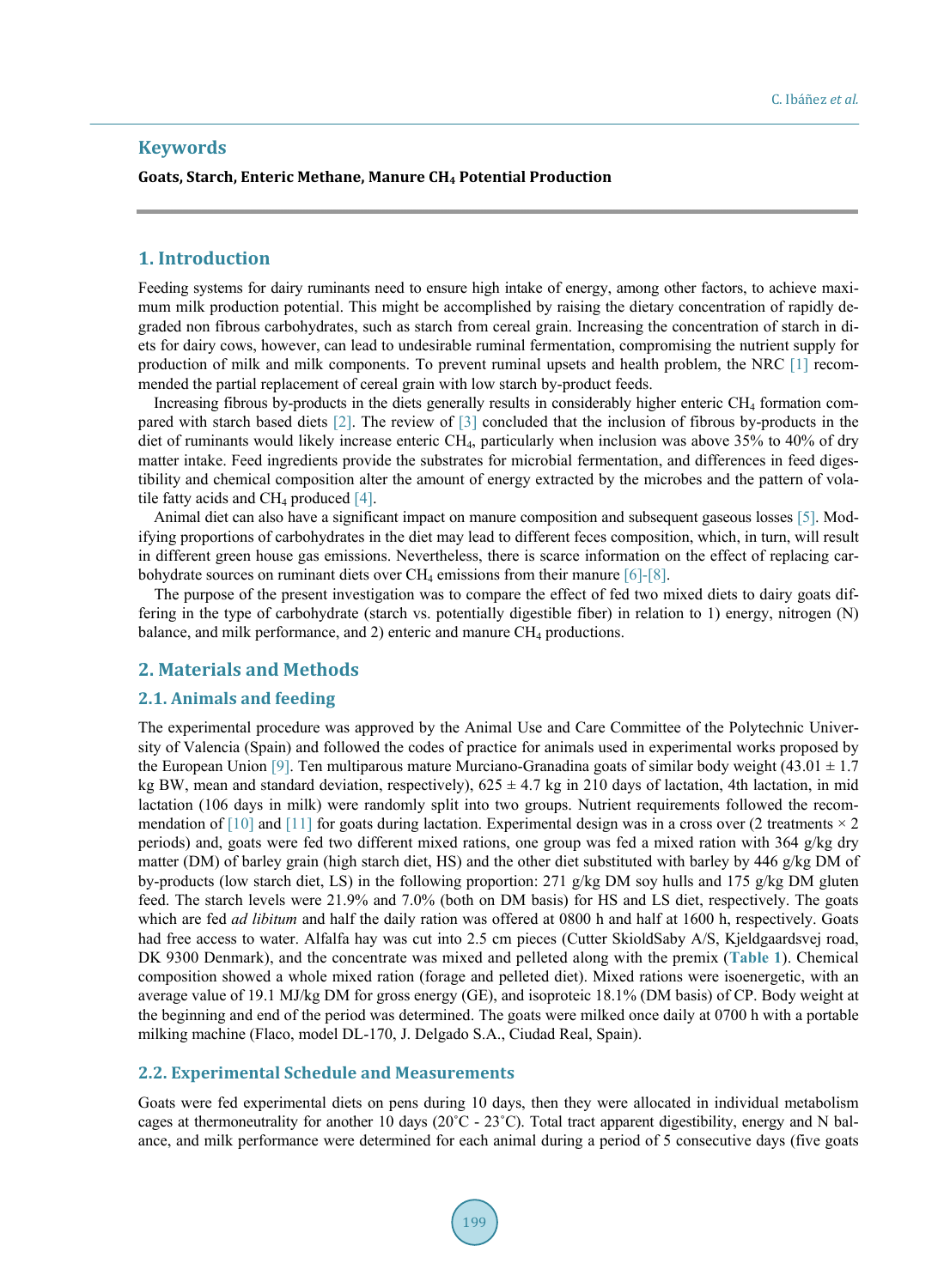| $\frac{1}{2}$ other (115) and fow staten (15) drets. |                 |                |
|------------------------------------------------------|-----------------|----------------|
| Ingredients, g/kg DM                                 | HS <sup>a</sup> | LS.            |
| Alfalfa hay                                          | 413             | 415            |
| Barley                                               | 364             |                |
| Soy meal 44% CP                                      | 155             | 100            |
| Soy hulls                                            |                 | 271            |
| Gluten feed 18% CP                                   |                 | 175            |
| Lard <sup>b</sup>                                    | 19              | 19             |
| By-passfat <sup>c</sup>                              | 6               | 12             |
| <b>Beetmolasses</b>                                  | 23              | 3              |
| Calcium carbonate                                    | 8               | $\overline{c}$ |
| Bicalciumphosphate                                   | 6               |                |
| Sodiumchloride                                       | 2.4             | 0.4            |
| Premix <sup>d</sup>                                  | 2.6             | 2.6            |
| Chemical composition, %                              |                 |                |
| Drymatter                                            | 87.5            | 88.3           |
| Organicmatter                                        | 91.8            | 91.5           |
| CrudeProtein                                         | 18.2            | 18.0           |
| Etherextract                                         | 4.3             | 5.3            |
| Neutral detergentfiber                               | 40.6            | 46.5           |
| Aciddetergentfiber                                   | 19.1            | 27.0           |
| NFC <sup>e</sup>                                     | 28.7            | 21.8           |
| Starch                                               | 21.9            | 7.0            |
| Gross energy, MJ/kg DM                               | 19.0            | 19.2           |

#### <span id="page-2-0"></span>**Table 1.** Ingredients (g/kg DM) and chemical composition of diets (% of DM): high starch (HS) and low starch (LS) diets.

<sup>a</sup>HS, high starch diet; LS, low starch diet; DM, dry matter; <sup>b</sup>Fused lard provided by VALGESS S.L., Carpesa, Valencia, Spain; 'By-pass fat of palm fatty acid distillate. Provided by Norel Animal Nutrition, Norel S.A., Spain, <sup>d</sup>Premix: provided by NACOOP S.A. España. (ppm or UI per kilogram of premix): Se, 40; I, 250; Co, 80; Cu, 3000; Fe, 6000; Zn, 23,400; Mn, 29,000; S, 60,000; Mg, 60,000; vitamin A, 2,000,000 UI; vitamin D3, 400,000; vitamin E, 2000 ppm; nicotinic acid, 10,000; choline, 20,300; <sup>e</sup> NFC, nonfibrous carbohydrate content:  $100 - (NDF + ash + CP + EE)$ .

per treatment). Feed intake and refusal, and fecal, urine and milk outputs were recorded daily for each goat. Total feces collection were collected in wire-screen baskets placed under the floor of the metabolism crates, and total urine collection was collected through a funnel into plastic buckets containing 100 mL of 10% (vol/vol) H2SO4. Representative samples (20%) of diet, feces and urine were stored at −20˚C, and pooled for chemical analysis. Immediately after milking, the individual milk yield was weighted and, after mixing, a sample of 10% was put in a bottle with 20 mg of potassium dichromate as a preservative and stored at 4<sup>°</sup>C before analyses. Ruminal fluid samples were collected by stomach tube before the morning feeding on the last day of the apparent digestibility trial. Ruminal fluid pH was immediately determined using a Model 265A portable pH meter (Orion Research Inc., Beverly, MA, USA). A 5 mL subsample of strained ruminal fluid was acidified to pH 2.0 and mixed with  $50\%$   $H_2SO_4$  and frozen until analysis for short chain fatty acids (SCFA).

Gas exchange was measured for each goat during 24 h by a head-hood designed for small ruminants.We have one head hood and it was placed in an isolate room without contact with others goats or rest of herd. The head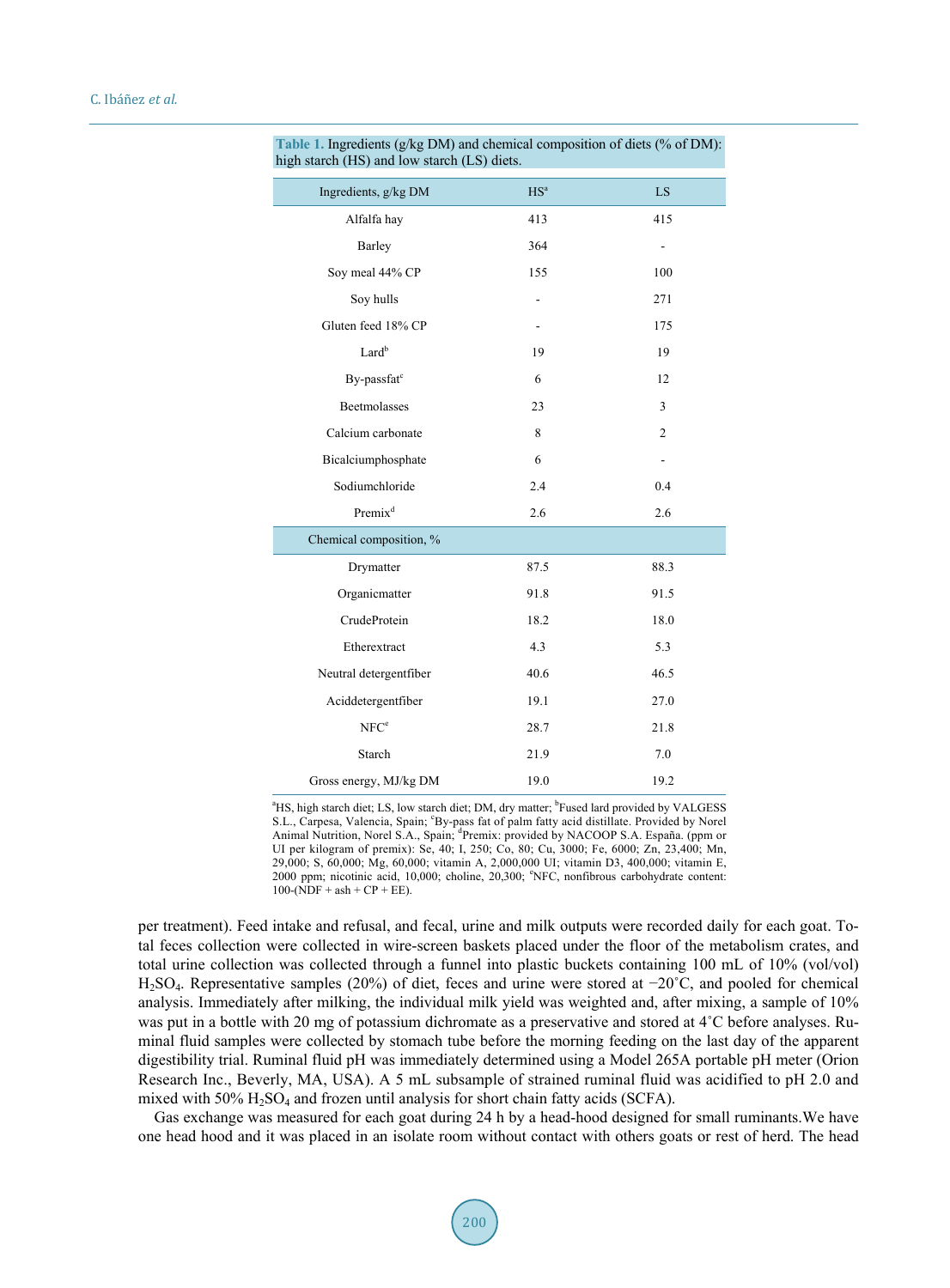hood dimensions were 36 cm deep  $\times$  53 cm wide  $\times$  116 cm high, giving a total internal volume of 219 L. The hood was fitted with a polycarbonate window and drawer at the front to facilitate feeding and watering. A tightly woven nylon curtain with a hole for the animal neck, which was attached to the rear panel of the hood, was tied around the animal neck with a nylon drawstring to minimize gas leakage. Fresh outdoor air was introduced into the hood via a hose connected to a box entrance. The gas outlet was across a pipe attached on top of the hood equipped with an air filter to prevent dust in the circuit. Through this pipe the gas flowing from the ventilated head hood to the open-circuit respiratory system, which monitored gaseous exchanges by each animal.

Total airflow through the system was measured by a mass flow meter (Thermal Mass Flowmeter Sensyflow VT-S, ABB, Alzenau, Germany). Air suction was by a centrifugal fan (CST60 Soler Palau Inc., Parets del Vallès, Barcelona, Spain) located at the end of the main sampling line with free escape for the air. The gas analyser (Easyflow 3020 model, ABB, Alzenau, Germany) was calibrated with reference gases. Description of the mobile open-circuit respirometry system used for these measurements was shown in [\[12\]](#page-10-10) and [\[13\].](#page-10-11)

The whole system was calibrated injecting pure  $N_2$ , CO<sub>2</sub> and CH<sub>4</sub> into the head box [\[14\]](#page-10-12) determined gravimetrically using a precision scale. Calibration factors were calculated according to [\[15\].](#page-10-13) The average value for the calibration factor was  $1.0056 \pm 0.00158$ ,  $0.9924 \pm 0.00915$  and  $0.9321 \pm 0.0053$  for  $O_2$ ,  $CO_2$  and CH<sub>4</sub>, respec-tively. The CH<sub>4</sub> and CO<sub>2</sub> production and O<sub>2</sub> consumption were calculated as described [\[16\].](#page-10-14) An initial atmospheric air sample was collected previous to start the gas exchange measurements with animals and, the gas concentrations were used as reference for calculations.

#### **2.3. Feces Incubation Experiment**

Feces were mixed per dietary treatment and stored at 4˚C until measurement of gas emissions. Dry matter and organic matter (OM) content of HS and LS-derived feces were analyzed before and at the end of the incubation period.

Methane production was determined in a batch experiment. The experiments were performed in 280 ml bottles incubated at 38˚C, controlled by a thermostat (Selecta, Termotronic) with 3 replicates for each treatment. According to  $[17]$ , CH<sub>4</sub> production was maximized by diluting samples (1:9 ratio) to avoid any inhibition by excessive NH<sub>3</sub>-N concentration. Nitrogen content in the samples was 2% (DM), allowing a headspace ratio equal to 1.6 (manure diluted/headspace). After filling with faecal sample, bottles were sealed with butyl rubber stoppers and the headspace was flushed with  $N_2$  gas during 1 minute.

During incubation, the volume of gas produced was calculated by measuring pressure in the headspace using a manometer (Delta Ohm HD 9220, absolute pressure meter, 0 - 2000 mbar) and a gas sample was collected in a 9 mL GC vial. After gaseous sample collection, overpressure was removed to restore the atmospheric pressure. Incubation lasted 42 days and measurements were taken in four occasions (days 14, 21, 35 and 42 since start of incubations).

The concentration of  $CH_4$  in biogas was determined by gas chromatography. An Agilent gas chromatograph, model 7890A coupled to a flame ionization detector (FID) and a HT3 Teledyne Tekmarhead-spaceautosampler (HS) was used to perform the analysis. The GC column used was an Alltech (30 m  $\times$  0.32 mm  $\times$  0 µm film thickness) capillary column and the oven temperature program was 50˚C for 3 min, then raised to 75˚C at 6˚C and held for 5 min. The FID temperature was 250˚C and helium was used as the carrier gas (24 psi).

#### **2.4. Chemical Analysis**

Feed, feed refusal and feces samples were dried in a forced air oven at 55°C for 48 h and then ground to pass a 1 mm screen. Urine was dried by lyophilization. Chemical analyses of the diet, feed refusals and feces were conducted for DM, ash, ether extract (EE) and crude protein (CP) according to [\[18\].](#page-10-16) DM of diets and feces was determined by oven-drying at  $102^{\circ}C \pm 2^{\circ}C$  for 24 h and OM was determined by incineration in an electric muffle furnace at 550°C for 6 h. EE was extracted with petroleum ether after acid hydrolysis to recover saponified fat (Soxtec System HT Tecator, Hillerød, Denmark; 1047 Hydrolyzing Unit and 1043 Extraction Unit). The acid detergent fiber (ADF) and neutral detergent fiber (NDF) were measured in an ANKOM Fiber Analyzer (A220, ANKOM Technologies, Fairport, NY, USA) according to [\[19\]](#page-10-17) using sodium sulphite and alpha amylase. Nonfibrous carbohydrates (NFC) content of diets was calculated by difference method based on chemical analysis of individual feeds as  $[1]$  shown: NFC = 100 – NDF – ash – CP – EE. Gross energy content of the dried samples (feed, feces, urine and milk) was analyzed in an adiabatic bomb calorimeter (Gallenkamp Autobomb; Loughbo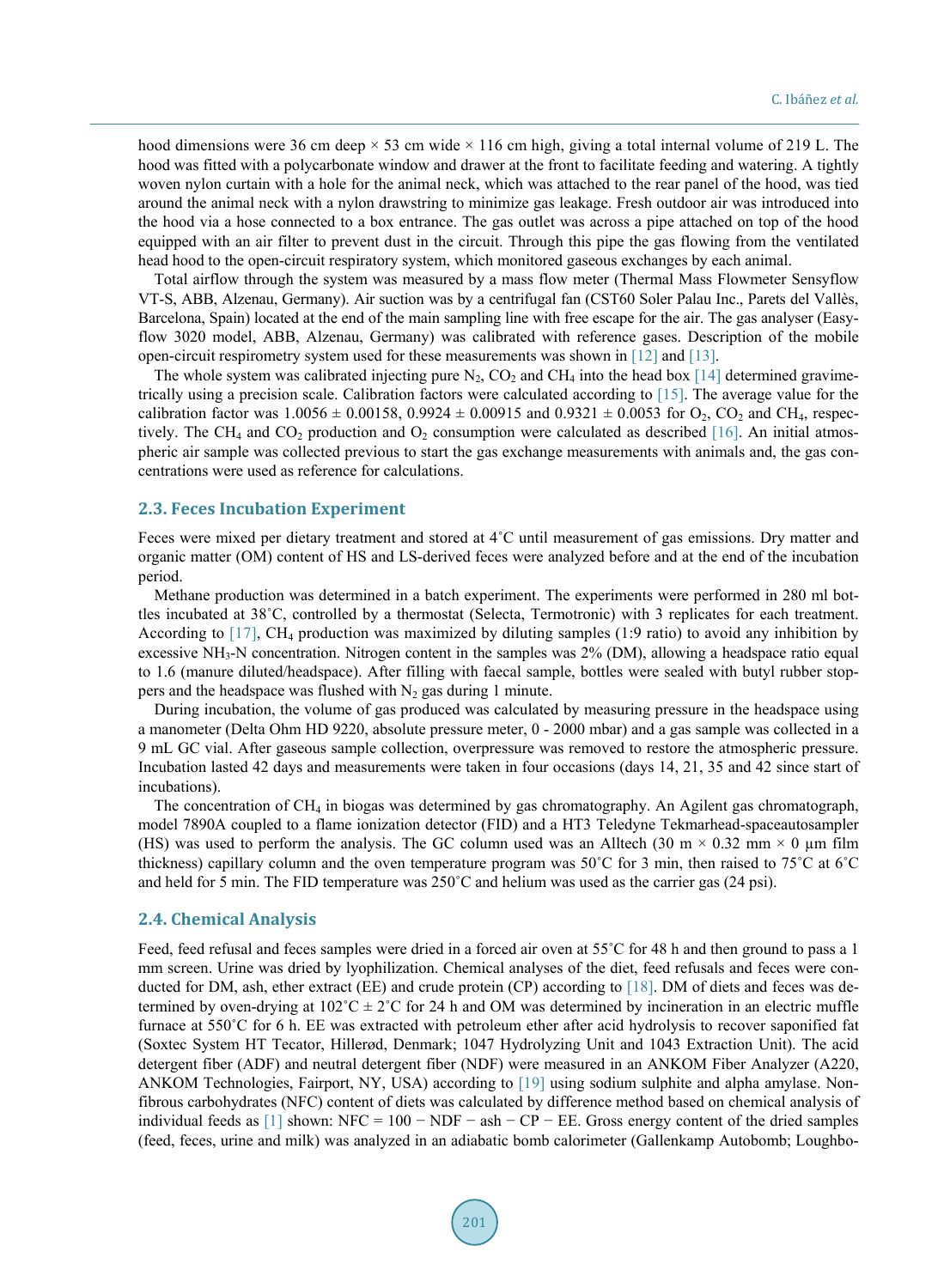rough, UK). The N was analysed by the Dumas principle (TruSpec CN; LECO Corporation, St. Joseph, MI, USA). Multiplying N by a factor of 6.25 converted the results to CP. Milk composition (fat, protein, lactose, and total milk solids content) was analyzed with infrared analyzer (MilkoScan FT120 Foss Electric, Hillerød, Denmark). Starch content was determined by enzymatic method (alpha amylase obtained from Sigma-Aldrich, Steinheim, Germany) according to [\[20\].](#page-11-0)

Determination of ruminalshort chain fatty acids (SCFA) was based on the method described by [\[21\].](#page-11-1) One ul from each sample was injected in a gas chromatograph (Fisons 8000 series, Milan, Italy) equipped with a split/ splitless injector and FID detector. The separation of SCFA was made in a DB-FFAP capillary column (30 m  $\times$  $0.25$  mm  $\times$  0.25 µm of film thickness) J&W Scientific (USA).

### **2.5. Calculations**

The ME intake (MEI) was calculated as the difference between GE intake and energy losses in feces, urine and  $CH<sub>4</sub>$  (with an energy equivalent value of 39.5 kJ/l CH<sub>4</sub>, [\[22\]\)](#page-11-2). The heat production (HP) was calculated accord-ing to [\[22\]](#page-11-2) for O<sub>2</sub> consumption (l/d), CO<sub>2</sub> and CH<sub>4</sub> production (l/d) and urine-N (Nur, g/d) as:

HP (kJ) =  $16.18 \times O_2 + 5.02 \times CO_2 - 2.17 \times CH_4 - 5.99 \times N$ ur.

The retained energy (RE) was calculated as the difference between MEI and HP. The body tissue energy  $(TE_{body})$  was the difference between RE and milk energy ( $E_{milk}$ ). The N balance is based on the measurements on nitrogen in feed, feces, urine and milk.

#### **2.6. Statistical Analysis**

The effects of type of diet on intake, digestibility, energy and N balance as well as milk yield and enteric  $CH<sub>4</sub>$ emissions were analyzed using the mixed model (proc MIXED) from SAS software [\[23\].](#page-11-3) The experiment was conducted as a crossover design: each goat received both treatments in 2 periods. The model for the dependent variables included the fixed effect of diet and period with goat as random effect. The following statistical model was used;  $Y = \mu + D + T +$  goat + DxT +  $\varepsilon$ , where Y is the dependent variable,  $\mu$  is the overall mean, D and T are the fixed effects of diet and period of time, DxT their interaction, goat is the random effect of goat and *ε* is the random error. Least square means are reported throughout and differences were considered significant at P < 0.05.

The accumulated amount of biogas and CH4emissions wascalculated by the following equations:

$$
VCH_{4(i)} = (nRT)/P
$$
 (E1)

$$
Bo = \sum VCH_{4(i)} / OM_{slurry}
$$
 (E2)

where *n* is the CH<sub>4</sub> mol amount in headspace, R is the ideal gas constant (atm L⋅K<sup>-1</sup>⋅mol<sup>-1</sup>), T is the incubating temperature in Kelvin (K), Pis the pressure at the current measurement (atm),  $VCH_{4(i)}$  is the volume of CH<sub>4</sub> in biogas at the current measurement (L), OM<sub>slurry</sub> is the total amount of organic matter in dry weight basis in stored slurry (kg).

CH4 production data from each treatment were analyzed as repeated measurements during the study. Significant differences are expressed at P < 0.05, unless otherwise stated.

#### **3. Results**

Effect of period of time and their interaction were not significant, so there are not shown in Tables.

#### **3.1. Feed Intake, Digestibility and Performance of Goats**

Feed intake and total tract apparent digestibility of nutrients by Murciano-Granadina dairy goats are shown in **[Table 2](#page-5-0).** Dry matter intake was similar on both diets. Ether extract and ADF digestibility were higher ( $P < 0.05$ ) with low starch diet compared with high starch diet. Total apparent tract digestibility was greater ( $P < 0.05$ ) in DM, OM, CP and GE for HS diet. The CP digestibility was greater  $(P < 0.05)$  for HS diet (78%) than LS (76%). The NDF digestibility was similar in both diets. Differences were found in ADF digestibility, with greater values ( $P < 0.05$ ) for LS than HS diet (41% vs. 19%, respectively). Starch was completely digested.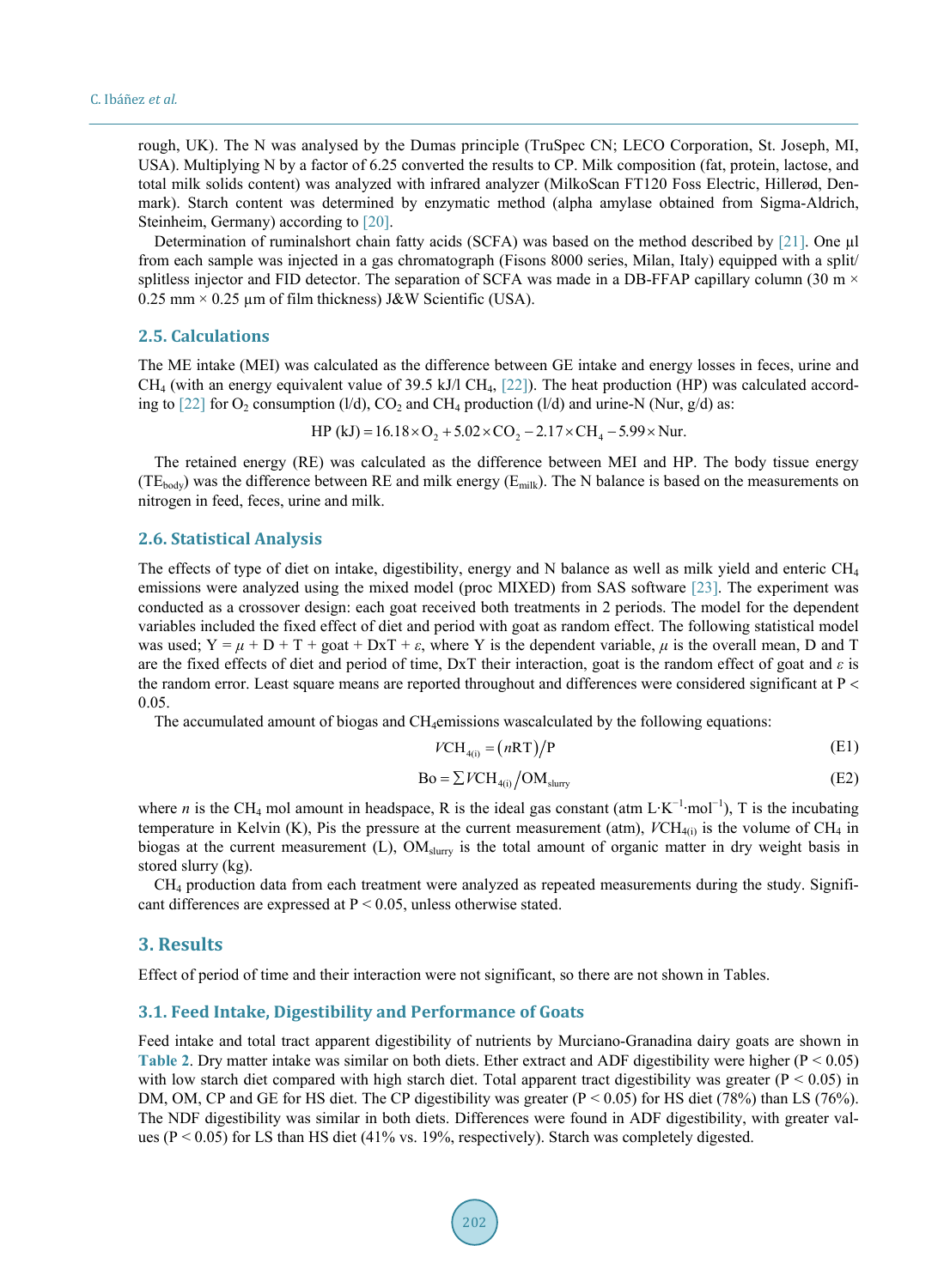Milk yield was higher (P < 0.05) for HS than LS diet (2.4 vs. 2.2 kg/d, respectively), as shown in **[Table 3](#page-5-1)**. Milk dry matter and fat content were different ( $P < 0.05$ ) between the two diets with greater values for LS compared with HS (15.8 vs. 14.9% for dry matter and 6.4 and 5.5% for fat content).

Rumen fermentation parameters obtained are shown in **[Table 4](#page-6-0)**. No differences were found for pH (average of 6.9) and, differences ( $P < 0.05$ ) were found for ammonia N production (18.2 vs. 25.4 mg/dl in HS and LS diet, respectively). No differences were found for total SCFA, although differences (P < 0.05) were found in most of the SCFA studied. A significant increase of acetic, butyric and N-caproicacids in the rumen was observed in LS diet. The rest of SCFA showed differences (P < 0.05) between diets with higher values for HS diet.

# **3.2. Metabolic Energy Partition and Nitrogen Balance**

Daily energy balance is displayed in **[Table 5](#page-6-1)**. No significant differences were observed for GE intake (39.1 MJ/d, on average) and higher ( $P < 0.05$ ) energy losses in feces ( $E_{\text{feces}}$ ) were found for LS than HS (13.3 vs. 12.0 MJ/d, respectively). The HP was different ( $P < 0.05$ ) between HS and LS treatment, with greater values for LS compared with HS (13.6 vs. 12.9 MJ/d, respectively). With regard to the rest of the energy balance, no differences were found and positive energy balance was observed between treatments.

<span id="page-5-0"></span>The daily N balance is displayed in **[Table 6](#page-6-2)**. Differences (P < 0.05) were detected for urine N in LS related with HS (26.8 vs. 21.7 g/d, respectively) and the recovered of N was higher (P < 0.05) for HS than LS (10.9 vs. 4.4 g/d, respectively).

**Table 2.** Daily intake, total tract digestibility and performance in lactating

| <b>rable 2.</b> Dairy miane, total tract digestionity and performance in factualing<br>goats ( $n = 20$ ). |           |      |            |           |
|------------------------------------------------------------------------------------------------------------|-----------|------|------------|-----------|
|                                                                                                            | <b>HS</b> | LS   | <b>SEM</b> | P-value   |
| Intake                                                                                                     |           |      |            |           |
| $DMIa$ , kg/d                                                                                              | 2.03      | 2.07 | 0.040      | <b>NS</b> |
| Digestibility                                                                                              |           |      |            |           |
| DM, %                                                                                                      | 68        | 65   | 0.6        | 0.01      |
| OM, %                                                                                                      | 70        | 66   | 0.7        | 0.01      |
| $CP, \%$                                                                                                   | 78        | 76   | 0.8        | 0.02      |
| EE, $%$                                                                                                    | 84        | 86   | 0.5        | 0.07      |
| NDF, $%$                                                                                                   | 47        | 48   | 0.8        | <b>NS</b> |
| $ADF, \%$                                                                                                  | 19        | 41   | 2.8        | 0.01      |
| Starch, %                                                                                                  | 100       | 100  | 0.1        | <b>NS</b> |
| GE, %                                                                                                      | 69        | 67   | 0.7        | 0.03      |

HS, high starch diet; LS, low starch diet; SEM, standard error of the mean; <sup>a</sup>DMI = dry matter intake;  $DM = dry$  matter;  $OM = organic$  matter;  $CP = crude$  protein;  $EE = ether$  extract; NDF  $=$  neutral detergent fiber; ADF  $=$  acid detergent fiber; GE  $=$  gross energy.

<span id="page-5-1"></span>

| Table 3. Milk performance in lactating goats $(n = 20)$ . |           |      |            |           |  |
|-----------------------------------------------------------|-----------|------|------------|-----------|--|
|                                                           | <b>HS</b> | LS   | <b>SEM</b> | P-value   |  |
| Milk yield, kg/goat/day                                   | 2.4       | 2.2  | 0.07       | 0.01      |  |
| DM, %                                                     | 14.9      | 15.8 | 0.23       | 0.01      |  |
| Fat, $%$                                                  | 5.5       | 6.4  | 0.17       | 0.01      |  |
| Protein, %                                                | 3.9       | 3.9  | 0.08       | <b>NS</b> |  |
| Lactose, %                                                | 4.7       | 4.7  | 0.06       | <b>NS</b> |  |

HS, high starch diet; LS, low starch diet; SEM, standard error of the mean.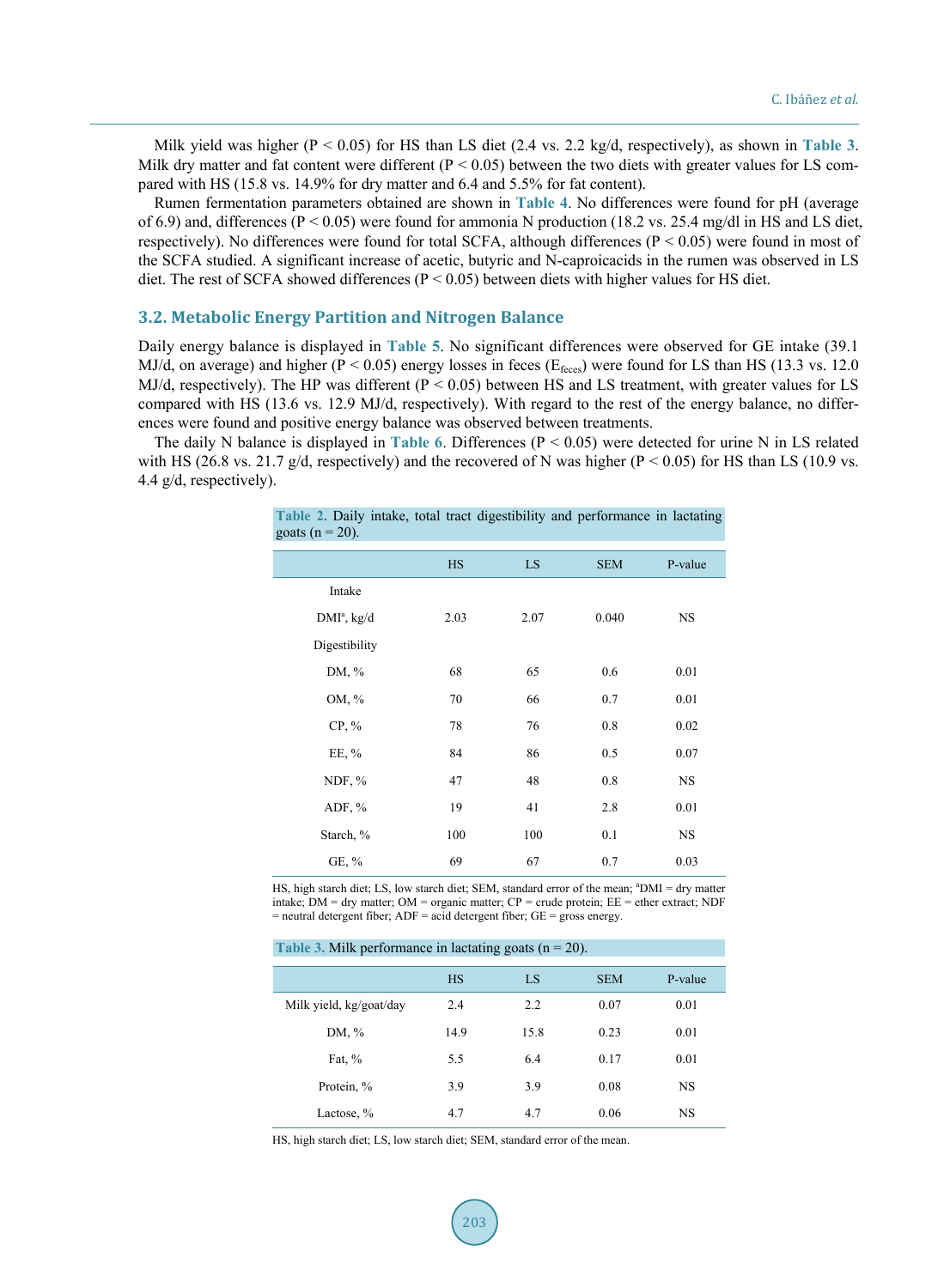| <b>HS</b> | LS   | <b>SEM</b> | P-value |
|-----------|------|------------|---------|
| 6.8       | 6.9  | 0.01       | 0.05    |
| 18.2      | 25.4 | 4.37       | 0.05    |
| 26.6      | 24.8 | 0.76       | NS.     |
| 56.6      | 66.4 | 0.69       | 0.01    |
| 21.4      | 18.0 | 0.93       | 0.01    |
| 4.0       | 2.5  | 0.17       | 0.03    |
| 8.5       | 12.9 | 0.25       | 0.01    |
| 5.6       | 3.2  | 0.06       | 0.03    |
| 3.3       | 1.5  | 0.06       | 0.01    |
| 0.3       | 0.4  | 0.02       | 0.03    |
|           |      |            |         |

<span id="page-6-0"></span>Table 4. Effect of diet on ruminal pH, ammonia N (NH<sub>3</sub> N, mg/dl) and short chain fatty acids (SCFA, mol/100mol) in lactating goats  $(n = 20)$ .

HS, high starch diet; LS, low starch diet; SEM, standard error of the mean; SCFA, saturated chain fatty acids;  ${}^{\text{a}}NH_3$  N = ammonianitrogen.

|                      | <b>HS</b> | LS   | <b>SEM</b> | P-value   |
|----------------------|-----------|------|------------|-----------|
| Energy balance, MJ/d |           |      |            |           |
| GEI <sup>a</sup>     | 38.4      | 39.8 | 0.76       | NS.       |
| $E_{\text{feces}}$   | 12.0      | 13.3 | 0.45       | 0.02      |
| DEI                  | 26.4      | 26.5 | 0.44       | NS.       |
| $E_{\text{urine}}$   | 1.2       | 0.8  | 0.16       | <b>NS</b> |
| $E_{\text{methane}}$ | 1.6       | 1.6  | 0.03       | <b>NS</b> |
| <b>MEI</b>           | 23.7      | 24.1 | 0.40       | <b>NS</b> |
| HP                   | 12.9      | 13.6 | 0.11       | 0.01      |
| E milk               | 9.1       | 8.9  | 0.24       | <b>NS</b> |
| TE body              | 1.7       | 1.5  | 0.41       | NS        |

<span id="page-6-1"></span>Table 5. Energy metabolism and nitrogen balance in lactating goats  $(n = 20)$ .

HS, high starch diet; LS, low starch diet; SEM, standard error of the mean; <sup>a</sup>GEI = gross energy intake;  $E =$  energy;  $DEI =$  digestible energy intake;  $MEI =$  metabolizable energy intake;  $HP = heat production$ ;  $TE = tissue energy$ .

<span id="page-6-2"></span>Table 6. Energy metabolism and nitrogen balance in lactating goats  $(n = 20)$ .

|                             | <b>HS</b> | LS   | <b>SEM</b> | P-value   |
|-----------------------------|-----------|------|------------|-----------|
| Nitrogen balance, g/d       |           |      |            |           |
| $N_{\rm intake}^{\qquad a}$ | 61.1      | 59.6 | 1.19       | <b>NS</b> |
| $N_{\text{feces}}$          | 14.3      | 15.2 | 0.57       | <b>NS</b> |
| $N_{\text{urine}}$          | 21.7      | 26.8 | 0.91       | 0.01      |
| $N_{\rm milk}$              | 14.2      | 13.2 | 0.32       | <b>NS</b> |
| N recover                   | 10.9      | 4.4  | 1.28       | 0.01      |

HS, high starch diet; LS, low starch diet; SEM, standard error of the mean; <sup>a</sup>N = nitrogen.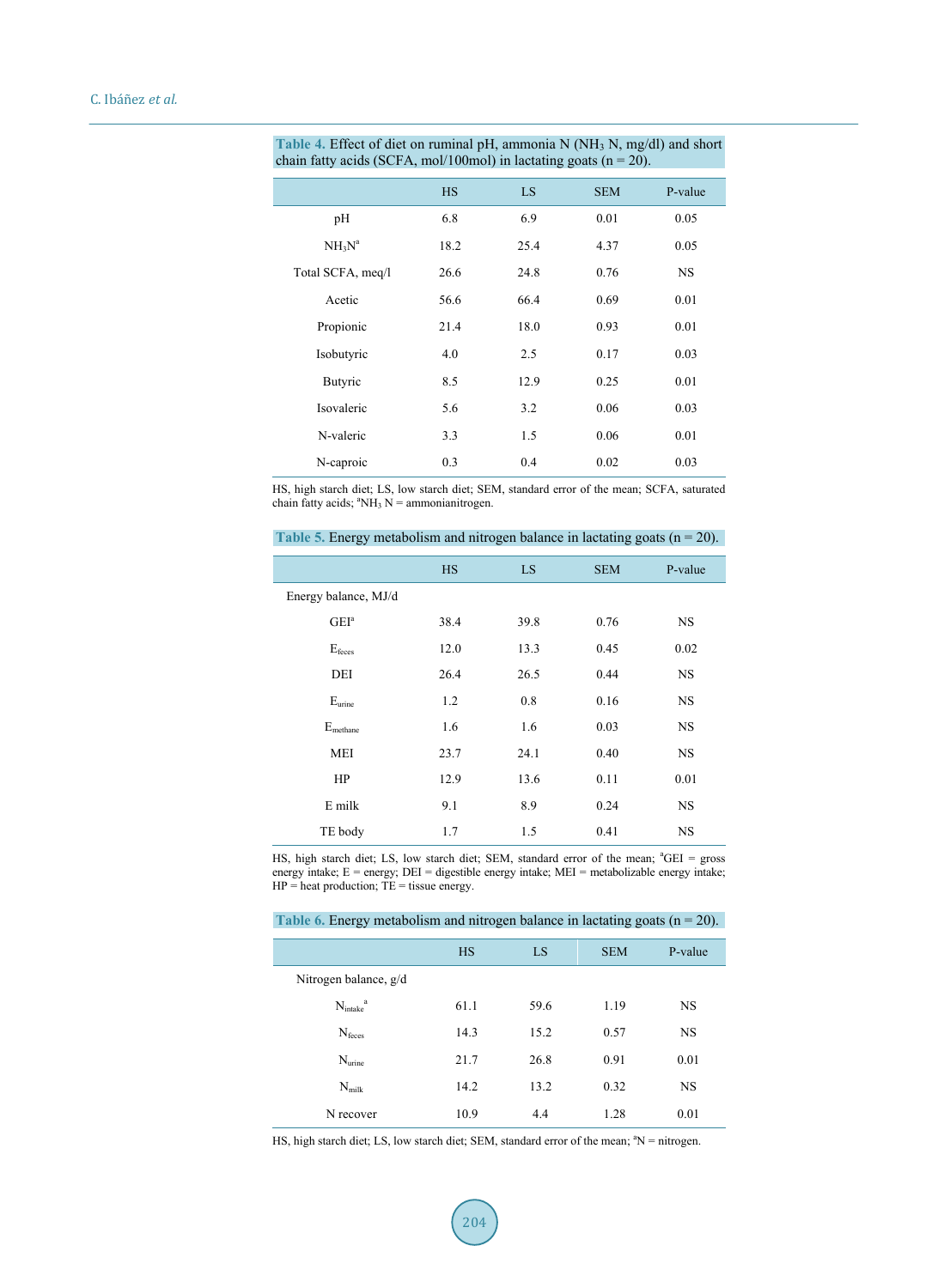**[Table 7](#page-7-0)** shows enteric CH<sub>4</sub> emissions from goats. The average CH<sub>4</sub> emissions from the goat's digestive tracts (enteric fermentation) were similar between diets and averaged at 28.5 g/goat per day. Higher values ( $P < 0.05$ ) with LS than HS diet in CH<sub>4</sub> emitted per kg of milk (13.2 vs. 11.7  $g/kg$ , respectively) were found.

#### **3.3. Manure CH4 Production**

Goat manure characteristics before incubation are presented in **[Table 8](#page-7-1)**. Higher OM in feces (P < 0.05) was found with LS than HS, and lower ( $P < 0.05$ ) ADF was found with LS compared with HS diet (0.43 vs. 0.52) g/kg DM feces, respectively). Cumulative CH<sub>4</sub> production of goat feces as function of time during 42 days in-cubation is shown in [Figure 1](#page-8-0). The CH<sub>4</sub> production from HS (5.9 L CH<sub>4</sub>/kg OM) treatment was higher (P < 0.05) compared to LS treatment (0.28 L CH<sub>4</sub>/kg OM). The peak of CH<sub>4</sub> production in HS treatment took place 20 days after incubation started. For LS treatment, CH4 production was negligible during the experiment.

#### **4. Discussion**

# **4.1. Effect of Level of Starch on Intake, Digestibility, Rumen Parameters and Performance in Dairy Goats**

The higher content of barley and lower ADF content in HS diet than LS diet appeared to be the main factor responsible for the lower DM, OM and CP apparent digestibility found in LS diet. According to [\[1\],](#page-10-0) soy hulls and corn gluten feed are two by-products feeds that are highly digestible and are low in non-fibrous carbohydrates. Therefore, differences in digestibility depend on type and dietary proportions of different carbohydrates such as, cellulose, hemicellulose, pectin, starch, etc*.* 

<span id="page-7-0"></span>Total starch digestibility was found in both diets. Regarding fiber digestibility, lower ADF digestibility was observed for HS diet compared with LS, and it could be important regarding fecal fermentation. Non fibrous

| Table 7. Enteric methane formation in lactating goats ( $n = 20$ ). |      |      |            |           |  |
|---------------------------------------------------------------------|------|------|------------|-----------|--|
|                                                                     | HS   | LS   | <b>SEM</b> | P-value   |  |
| CH <sub>4</sub> <sup>a</sup> , g/d                                  | 28.4 | 28.5 | 0.54       | <b>NS</b> |  |
| $CH4/DMI$ , g/kg                                                    | 14.1 | 13.8 | 0.36       | NS        |  |
| CH <sub>4</sub> /OM intake, g/kg                                    | 15.4 | 15.1 | 0.39       | NS        |  |
| $Ym$ , (CH <sub>4</sub> /GEi)                                       | 4.2  | 4.0  | 0.11       | <b>NS</b> |  |
| $CH_4$ /milk, g/kg                                                  | 11.7 | 13.2 | 0.42       | 0.03      |  |

HS, high starch diet; LS, low starch diet; SEM, standard error of the mean;  ${}^{\text{a}}CH_4$  = methane; DMI = dry matter intake; OM = organic matter; CP = crude protein; EE = ether extract; NDF = neutral detergent fiber; ADF = acid detergent fiber; GEi = gross energy intake.

|         |  | Table 8. Chemical composition of the feces previous to incubation $(g/kg DM)$ |  |
|---------|--|-------------------------------------------------------------------------------|--|
| feces). |  |                                                                               |  |

<span id="page-7-1"></span>

| $\sim\!\!\sim\!\!\sim\!\!\sim\!$ |           |      |            |           |
|----------------------------------|-----------|------|------------|-----------|
|                                  | <b>HS</b> | LS   | <b>SEM</b> | P-value   |
| <sup>a</sup> OMfeces             | 0.20      | 0.25 | 0.011      | 0.02      |
| CP feces                         | 0.14      | 0.18 | 0.011      | 0.08      |
| EE feces                         | 0.10      | 0.11 | 0.006      | <b>NS</b> |
| NDF feces                        | 0.35      | 0.39 | 0.016      | <b>NS</b> |
| ADF feces                        | 0.52      | 0.43 | 0.021      | 0.02      |
| Starchfeces, mg/kg DM feces      | 0.5       | 0.2  | 0.01       | <b>NS</b> |

HS, high starch diet; LS, low starch diet; SEM, standard error of the mean. <sup>a</sup>OM = organic matter; CP = crude protein; EE = ether extract; NDF = neutral detergent fiber; ADF = acid detergent fiber.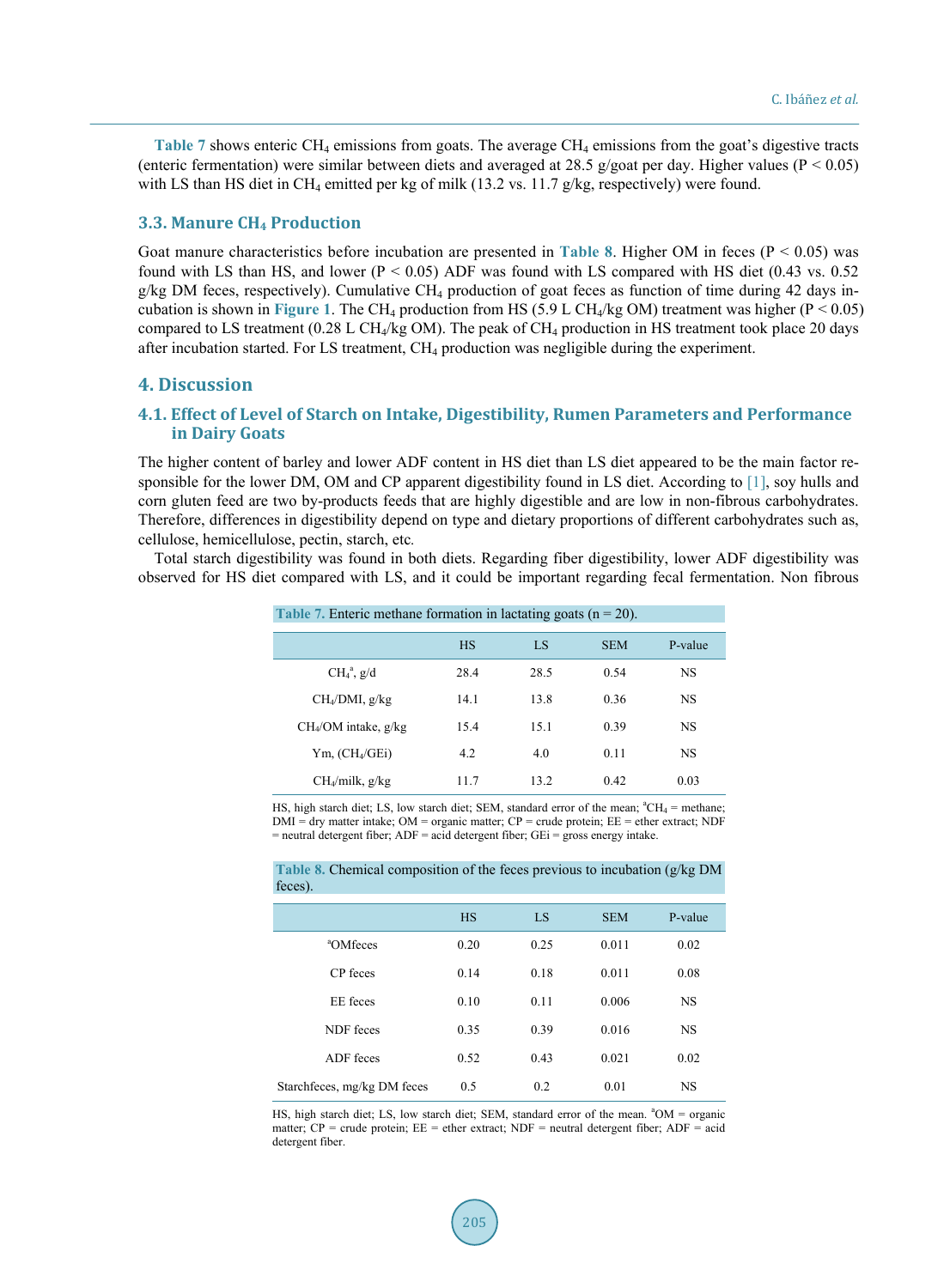<span id="page-8-0"></span>

carbohydrates constitute an important energy rich fraction of ruminant diets, which consists mostly of starch, pectin, galactans and simple sugars. Non fibrous carbohydrates usually have a fast fermentation rate and stimulate the production of propionate. In our study, HS diet has greater values of both NFC (28.7% and 21.8%, for HS and LS diet, respectively) and propionic acid (21.4 and 18.0 mol/100 mol for HS and LS diet, respectively) than LS diet (higher in acetic acid). The propionic acid concentration was higher on HS than LS which indicated that goats had more precursors available for gluconeogenesis [\[24\],](#page-11-4) which could increase the amount of precursors available for lactose syntheses and thereby milk production. Therefore, these higher NFC and starch in HS diet seem to be the responsible of the lower ADF digestibility, minor ammonia N in the rumen, more excretion of N in urine and lower fat content in milk.

Milk yield was higher (P < 0.05) for HS than LS diet (2.4 and 2.2 kg/d, respectively), as is shown in **[Table 3](#page-5-1)**. Milk fat content was greater for LS than HS (6.4 and 5.5%, respectively) as it had greater fiber and fat content, superior ADF digestibility and, higher acetic acid production than HS. The depression in milk fat upon feeding starch rich diets has been explained by a shift from a high availability of fat precursors to glucose and by a shift from lipogenesis to gluconeogenesis [\[24\].](#page-11-4) In our study, no differences were found for milk protein and lactose contents between diets (3.9% and 4.7% respectively, on average).

# **4.2. Effect of Level of Starch on Metabolic Energy Utilization and Nitrogen Balance of the Goats**

The average GE intake was 39.1 MJ/d. The MEI was the same for the two diets (23.9 MJ/d, on average) and the HP was different between diets, with greater value for the diet higher in fiber (13.6 vs. 12.9 MJ/din LS and HS, respectively). Lipogenic nutrients, which increase milk fat yield [\[24\],](#page-11-4) increase the partitioning of ME into milk and consequently decrease the partitioning of ME into body reserves. The Emilk content was the same for the two diets (9.0 MJ/d, on average). We did not find differences between diets for tissue energy deposition (1.6 MJ/d, on average) and, greater efficiency of ME use for lactation (38%) than retention (7%) was observed in both diets.

More energy losses in feces were found for LS than HS (13.3 vs. 12.0 MJ/d, respectively), probably due to goat excreted more feces on LS than HS (**[Table 8](#page-7-1)**). The Eurine was 1 MJ/d on average for the two diets and, higher excretion of N in urine was found for LS diet. These observations are in agreement with the diet rich in fibrous ingredients (LS) alongside the larger ammonia N found (**[Table 4](#page-6-0)**). Goats fed LS diet contain greater fibrous by-products and superior ammonia N production (P < 0.05) than HS diet (25.4 vs. 18.2 mg/dl, respectively). This difference was probably linked to the lower N expenditure by ruminal bacteria to synthesize microbial protein in LS diet [\[25\].](#page-11-5) The Nurine losses were greater in LS compared with HS (26.8 vs. 21.7 g/d, respectively) likely due to poor efficiency for protein use (greater values of ammonia N on ruminal liquor in LS than HS, **[Ta](#page-6-0)[ble 4](#page-6-0)**). When carbohydrate availability increases, ammonia production decreases because of a direct incorpora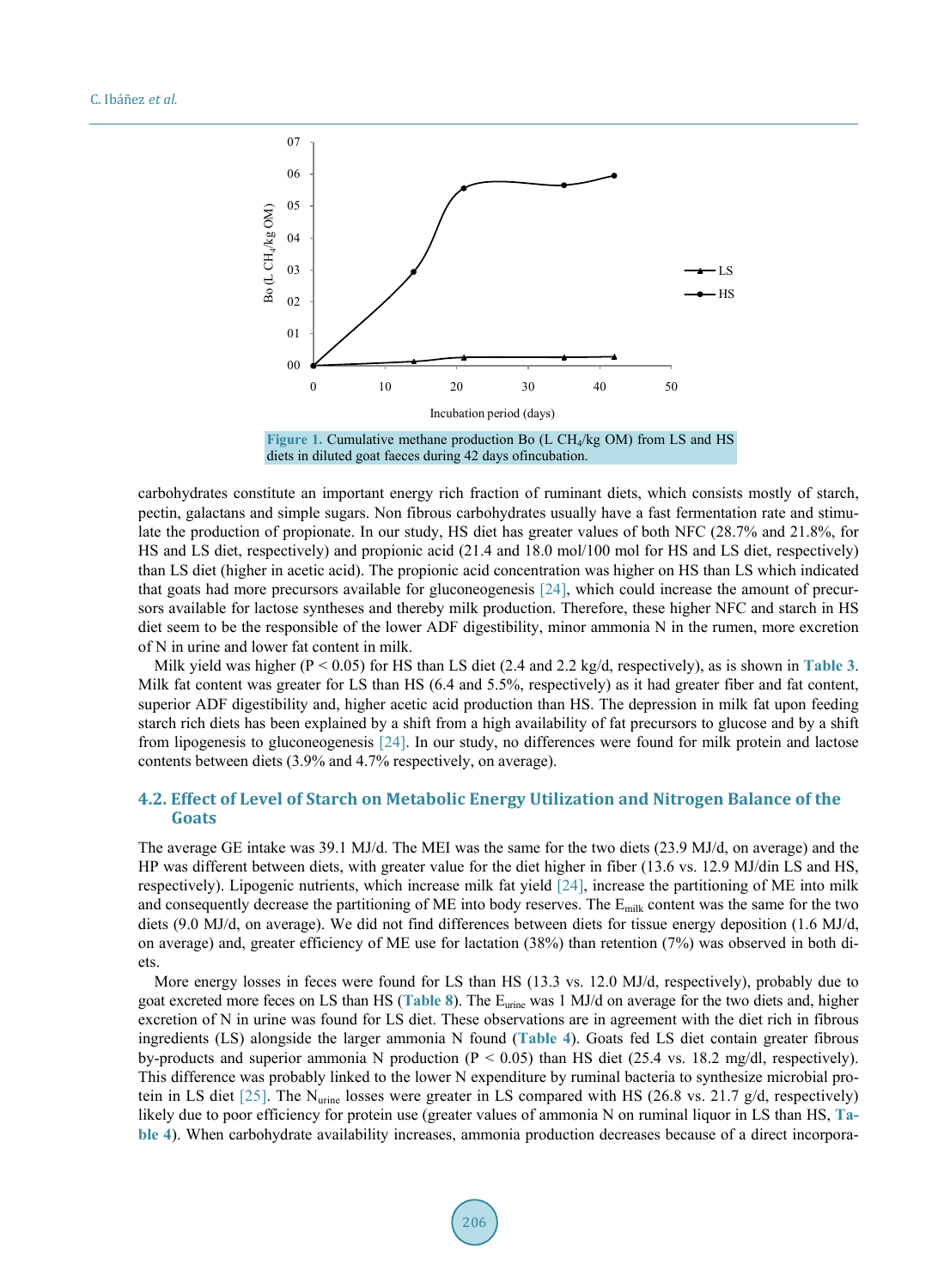tion of ammonia N into microbial protein. Ruminal ammonia N not utilized for microbial protein synthesis is excreted in urine [\[26\].](#page-11-6) Diet higher in starch seems to increase the amount of fat synthesis in the body [\[27\]](#page-11-7) and therefore energy retention. In our study no differences in energy retention were found between diets.

# **4.3. Effect of Starch and Potentially Digestible Fiber on Enteric Methane Emissions and Manure CH4 Production**

Energy losses in CH4 were not significantly different among treatments, with an average value of 1.6 MJ/d (**[Ta](#page-6-1)[ble 5](#page-6-1)**). The CH<sub>4</sub> values obtained by other authors for lactating goats are variable, so [\[28\]](#page-11-8) found values that range from 1.2 to 1.9 MJ/d, both with diets based on pelleted alfalfa hay and barley. Average values of 2.6 and 2.3 MJ/d lost as enteric CH4 for forage and non forage diets, respectively, were found by [\[29\].](#page-11-9)

The average CH4 emissions from the goat's digestive tracts (enteric fermentation) was similar between diets; averaged at 28.5 g/goat per day and Ym (methane conversion factor) at 4.1 (**[Table 7](#page-7-0)**). In our study the feed intake during the digestibility was the same that during CH4 emissions measurements. It is often claimed that forage based diets generally results in considerably higher enteric CH4 formation than mixed or concentrated based diets [\[30\].](#page-11-10) But [\[3\]](#page-10-2) indicate that inclusion of fibrous by-products in the diet of ruminant will increase enteric  $CH<sub>4</sub>$ particularly when inclusion is above 35% to 40% of DMI, and in our study was lower. The type of fiber (highly fermentable, such as the by-product used) is very different from that is usually associated to CH4 production (fiber from forages), lack of synchronization of carbohydrates and protein in LS diet (significant higher values on ruminal liquor ammonia N) and the fat level in LS (1% point higher than HS diet) were the responsible of the absence of effect of LS diet on CH<sub>4</sub> enteric emissions. High acetic acid productions are accompanied with high levels of available hydrogen and hence with high methane production. However, soluble sugars modify the process. Fiber by-products contain more soluble sugars than roughage. Greater proportion of butyric acid was observed in LS compared with HS, because fiber quality of by-products could be favour fermentation processes to butyric acid [\[31\].](#page-11-11)

The DM and OM content in goat feces before incubation was slightly higher than data reported in previous studies for other ruminants  $[32]$ . The highest CH<sub>4</sub> production in HS treatment took place 20 days after incubation started. For LS treatment, CH4 production was negligible during the experiment. There were significantly higher amount of carbohydrates available for fermentation in excreta from HS than from LS, which could have given as result higher amounts of CH4 production from HS diet, as shown in **[Figure 1](#page-8-0)**. In brief, in our study starch was 100% digested so there was not starch in the feces; however, the digestibility of ADF with HS diet was low compared with LS diet, indicating higher hemicellulose in feces (see **[Table 2](#page-5-0)**).

Reports in the literature on the effects of different types of diets on  $CH_4$  emissions from the goat exhaled air or manure are very scarce. Methane emissions from the feces increased shortly after the start of incubation and reached its peak between weeks 2 and 3. Several authors, [\[4\]](#page-10-3) and [\[17\],](#page-10-15) observed that with cattle manure the plateau phase during batch digestion was reached later, between weeks 6 and 9. In this study, HS diet with mainly barley as concentrate had low digestibility of ADF and greater residue of ADF in feces. Consequently, manure derived maximum potential yield (B<sub>o</sub>) was higher in HS diet (5.9 L CH<sub>4</sub>/kg OM) than LS diet (0.28 L CH<sub>4</sub>/kg OM). The review of [\[33\]](#page-11-13) denotes that feed ingredients provide the substrates for microbial fermentation, and differences in feed digestibility and chemical composition alter the amount of CH<sub>4</sub> production.

#### **5. Conclusion**

Comparison of starch diet with potentially digestible fiber ingredients was evaluated. Positive energy and N balance were obtained in all goats, independent of the treatment. Lower milk production was found in LS compared with HS (2.2 vs. 2.4 kg/d, respectively). Greater fat content in milk was found in the low starch diet (6.4%) compared with the higher (5.5%), because low starch diet replaced barley with fibrous by-products. Both diets showed identical Ym values (4.1% on average), so the type of fiber used to reduce the level of starch and the higher level of fat added to diet LS (1 point higher than HS) were likely responsible for the lack of effect on CH<sub>4</sub> enteric emissions. The CH4 production from manure derived from the rich starch diet was 15 times higher than from the low starch diet after 42 days' incubation, due to greater amount of hemicelluloses in HS feces. Goats at mid lactation could utilize fibrous by-product as cereal replacement, without detrimental effects on energy metabolism, milk performance and  $CH<sub>4</sub>$  emissions.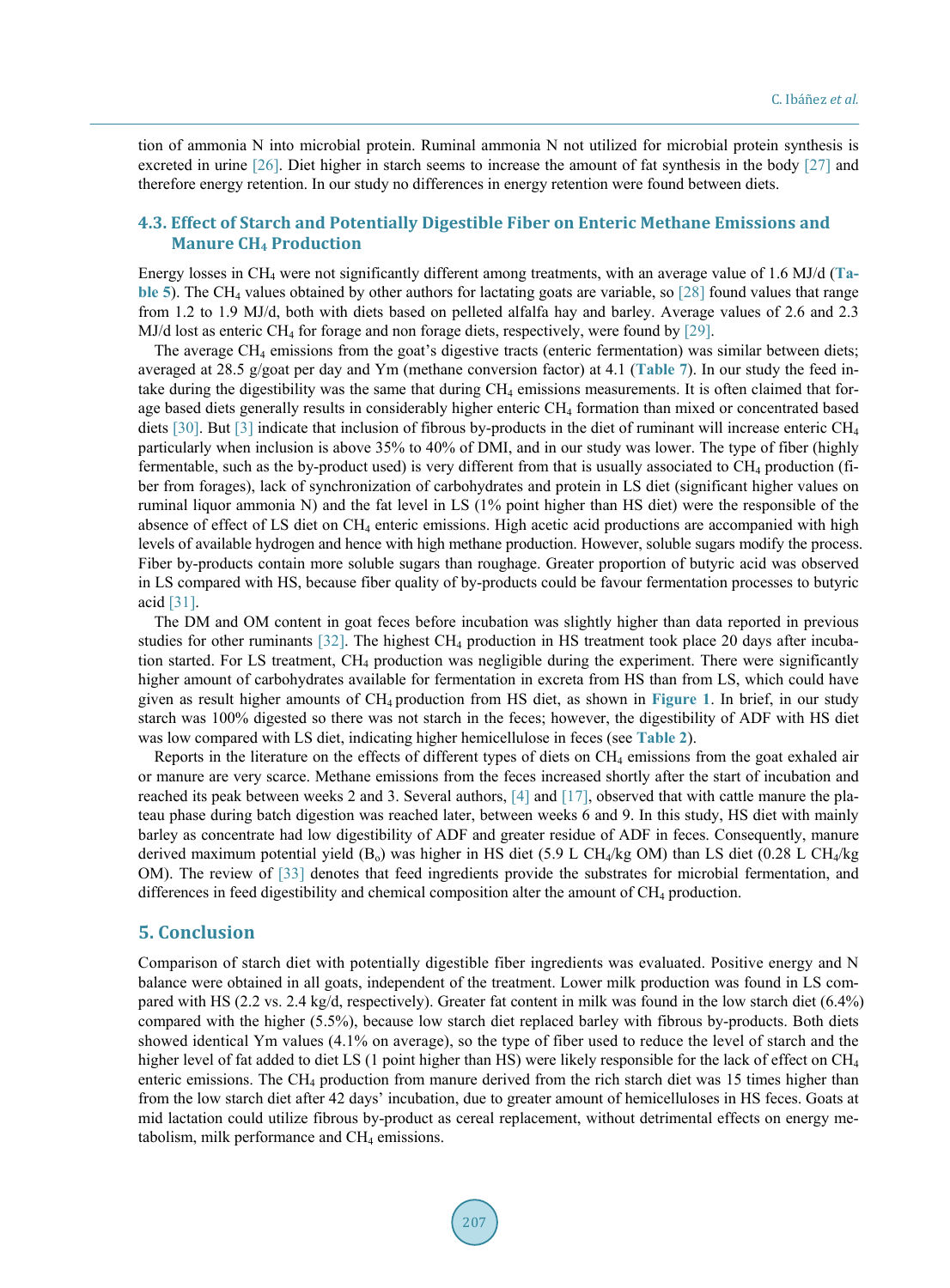# **Acknowledgements**

This study was supported by INIA Project, Spain (ref. RTA2011-00107-C02).

#### **References**

- <span id="page-10-0"></span>[1] NRC (2001) Nutrient Requirements of Dairy Cattle. National Research Council, National Academy Press, Washington, DC.
- <span id="page-10-1"></span>[2] Beauchemin, K., McAllister, T. and McGinn, S. (2009) Dietary Mitigation of Enteric Methane from Cattle. CAB Reviews: Perspectives in Agriculture, Veterinary Science. *Nutrition and Natural Resources*, **4**, 1-18.
- <span id="page-10-2"></span>[3] Gerber, P.J., Hristov, A.N., Henderson, B., Makkar, H., Oh, J., Lee, C., Meinen, R., Montes, F., Ott, T., Firkins, J., Rotz, A., Dell, C., Adesogan, A.T., Yang, W.Z., Tricarico, J.M., Kebreab, E., Waghorn, G., Dijkstra, J. and Oosting, S. (2013) Technical Options for the Mitigation of Direct Methane and Nitrous Oxide Emissions from Livestock: A Review. *Animal*, **7**, 220-234. <http://dx.doi.org/10.1017/S1751731113000876>
- <span id="page-10-3"></span>[4] Hindrichsen, I.K., Wettstein, H.R., Machmuller, A. and Kreuzer, M. (2006) Methane Emissions, Nutrient Degradation and Nitrogen Turnover in Dairy Cows and Their Slurry at Different Milk Production Scenarios with and without Concentrate Supplementation. *Agriculture, Ecosystems & Environment*, **113**, 150-161. <http://dx.doi.org/10.1016/j.agee.2005.09.004>
- <span id="page-10-4"></span>[5] Kreuzer, M. and Hindrichsen, I.K. (2006) Methane Mitigation in Ruminants by Dietary Means: The Role of Their Methane Emissions from Manure. *International Congress Series*, **1293**, 199**-**208. <http://dx.doi.org/10.1016/j.ics.2006.01.015>
- <span id="page-10-5"></span>[6] Aguerre, M.J., Mattiaux, M.A., Powell, J.M., Aguerre, A.F., Wattiaux, M.A. and Powell, J.M. (2012) Emissions of Ammonia, Nitrous Oxide, Methane, and Carbon Dioxide during Storage of Dairy Cow Manure as Affected by Dietary Forage-to-Concentrate Ratio and Crust Formation. *Journal of Dairy Science*, **95**, 7409-7416. <http://dx.doi.org/10.3168/jds.2012-5340>
- [7] Mathot, M., Decruyenaere, V., Stilmant, D. and Lambert, R. (2012) Effect of Cattle Diet and Manure Storage Conditions on Carbon Dioxide, Methane and Nitrous Oxide Emissions from Tie-Stall Barns and Stored Solid Manure. *Agriculture, Ecosystems & Environment*, **148**, 134-144. <http://dx.doi.org/10.1016/j.agee.2011.11.012>
- <span id="page-10-6"></span>[8] Orrico, M.A.P., Orrico, A.C.A., de Lucas, J., Sampaio, A.A.M., Fernandes, A.R.M. and de Oliveira, D.A. (2012) Anaerobic Biodigestion of Beef Cattle Manure: Influence of Period, Genotype and Diet. *Brazilian Journal of Animal Science*, **41**, 1533- 1538.
- <span id="page-10-7"></span>[9] European Union (2003) Protection of Animals Used for Experimental Purposes. Council Directive 86/609/EEC of 24 November 1986, Amended 16.9.2003, Brussels.
- <span id="page-10-8"></span>[10] Lachica, M. and Aguilera, J.F. (2003) Estimation of Energy Needs in the Free-Ranging Goat with Particular Reference to the Assessment of Its Energy Expenditure by the 13C-Bicarbonate Method. *Small Ruminant Research*, **49**, 303-318. [http://dx.doi.org/10.1016/S0921-4488\(03\)00146-9](http://dx.doi.org/10.1016/S0921-4488(03)00146-9)
- <span id="page-10-9"></span>[11] Calsamiglia, S., Bach, A., de Blas, C., Fernández, C. and García-Rebollar, P. (2009) Nutritional Requirements for Dairy Ruminants. Fundación Española para el Desarrollo de la Nutrición Animal (FEDNA), Madrid.
- <span id="page-10-10"></span>[12] Fernández, C., López, M.C. and Lachica, M. (2012) Description and Function of a Mobile Open-Circuit Respirometry System to Measure Gas Exchange in Small Ruminants. *Animal Feed Science and Technology*, **172**, 242-246. <http://dx.doi.org/10.1016/j.anifeedsci.2012.01.006>
- <span id="page-10-11"></span>[13] Fernández, C., López, M.C. and Lachica, M. (2014) Low-Cost Mobile Open-Circuit Hood System for Measuring Gas Exchange in Small Ruminants: From Manual to Automatic Recording. *Journal of Agricultural Science*, in Press.
- <span id="page-10-12"></span>[14] McLean, J.A. and Tobin, G. (1987) Animal and Human Calorimetry. Cambridge University Press, Cambridge.
- <span id="page-10-13"></span>[15] Brockway, J.M., Boyne, A.W. and Gordon, J.G. (1971) Simultaneous Calibration of Gas Analyzers and Meters. *Journal of Applied Physiology*, **31**, 296-297.
- <span id="page-10-14"></span>[16] Aguilera, J.F. and Prieto, C. (1986) Description and Function of an Open-Circuit Respiration Plant for Pigs and Small Ruminants and the Techniques Used to Measure Energy Metabolism. *Archiv für Tierernaehrung*, **36**, 1009-1018. <http://dx.doi.org/10.1080/17450398609429522>
- <span id="page-10-15"></span>[17] Vedrenne, F., Véline, F., Dabert, P. and Bernet, N. (2008) The Effect of Incubation Conditions on the Laboratory Measurement of the Methane Producing Capacity of Livestock Wastes. *Bioresource Technology*, **99**, 146-155. <http://dx.doi.org/10.1016/j.biortech.2006.11.043>
- <span id="page-10-16"></span>[18] AOAC (2000) Official Methods of Analysis. 17th Edition, Association of Official Analytical Chemists, Arlington.
- <span id="page-10-17"></span>[19] Van Soest, P.J., Robertson, J.B. and Lewis, B.A. (1991) Methods for Dietary Fiber, Neutral Detergent Fiber, and Nonstarch Polysaccharides in Relation to Animal Nutrition. *Journal of Dairy Science*, **74**, 3583-3597.